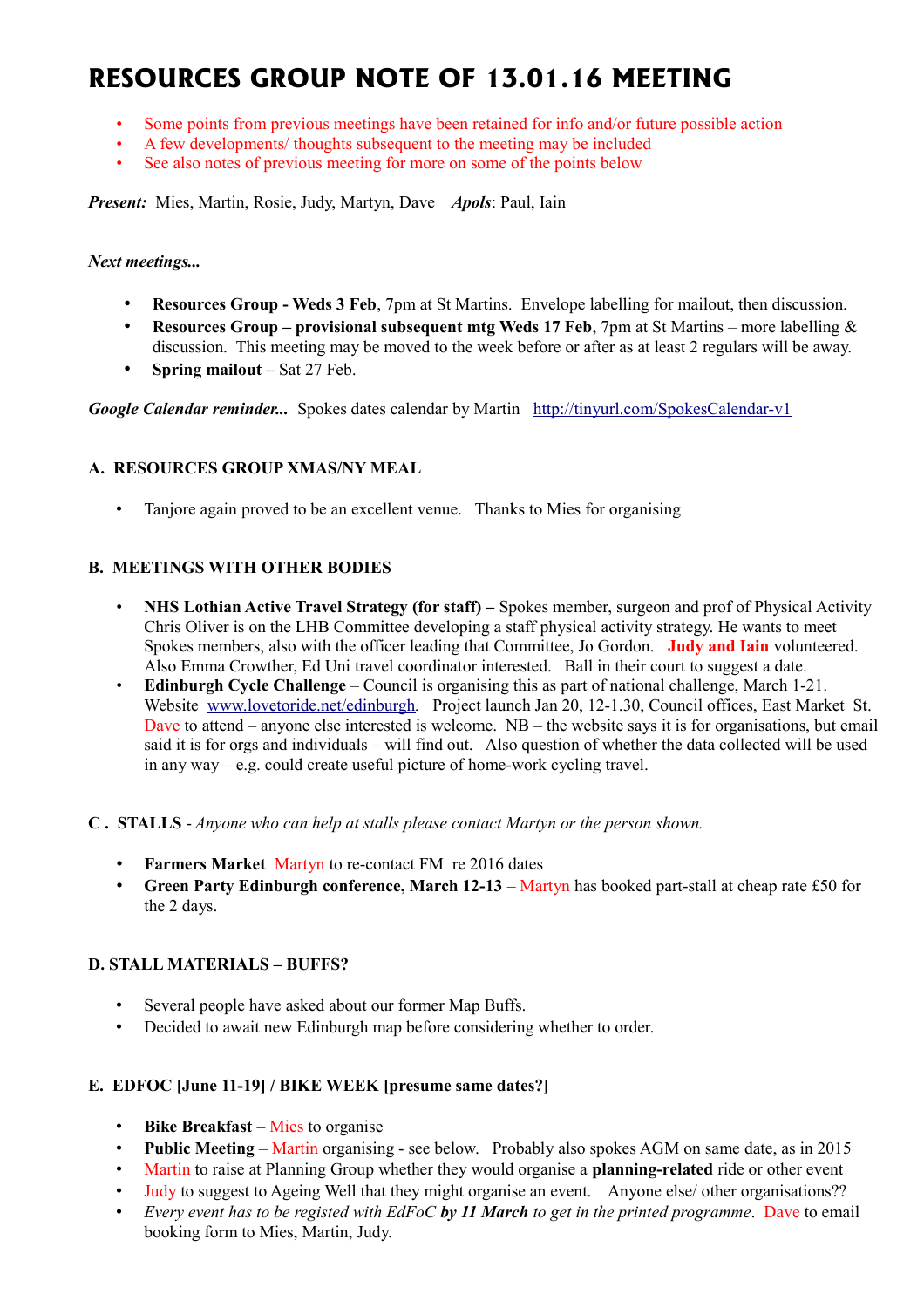## **F. TRAFFIC COUNT**

- Martin suggested idea used in Bristol photo every cyclist passing and then produce a multi-purpose analysis – e.g.  $M/F$ , helmets, children carried, etc, etc – the categories can be finalised after the event, by inspecting the photos. This would be one-off, not regular, and could be on same day as normal count. Martin volunteered to organise; we could also seek other photographers, to cover more than one location.
- Dave suggested we should also do same at another time and location, as commuters may well be different to people who use their bikes during the day. Suggestion: Dalry Rd lunchtime and/or say 1-3pm.
- NB in addition to the photo-ing, we'd need someone to do the analysis, prepare a report. Could be quite a big job, but might be an excellent student project, having the ready-made data set of photos.

## **G. SPOKES MAPS**

- New Glasgow edition delayed since late 2014. Likely to be on tearproof paper, but at increased cost. Electronic version already downloadable for smartphones.
- New Edinburgh edition now expected early Spring 2016 hope March. Will be on new base map (XYZ) to allow electronic version as well as paper.
- The first draft has now been received from XYZ and Tim/Ian/David(Langworth) have met to work on it and on the the reverse of the map.
- Lothians maps sales Local members now stock shops in ML (David W-W) and Livingston (Eric Ingram).

## **H. ONLINE JOINING AND RENEWAL**

• **Clair**, computing adviser at Ed Uni, working on this. Dave & Christine to meet Clair.

## **J. SPOKES STATUS**

- AGM agreed set up working group of Paul, Ian, Sandy, Dave [with power to coopt others] to progress Spokes becoming a SCIO [http://www.scvo.org.uk/setting-up-a-charity/decide-on-a-structure/scottish](http://www.scvo.org.uk/setting-up-a-charity/decide-on-a-structure/scottish-charitable-incorporated-organisation/)[charitable-incorporated-organisation/](http://www.scvo.org.uk/setting-up-a-charity/decide-on-a-structure/scottish-charitable-incorporated-organisation/)
- Spokes objectives modifications to suit SCIO needs circulated to members. Modification of model SCIO constitution still to be done for the working group.
- Martin suggested consideration of a category of 'supporter' who are not members like most (all?) Sustrans adherents are – in case this might simplify the bureaucracy.

## **K. MOTORIST AWARENESS CAMPAIGN – DRIVERS' CYCLE AWARENESS VIDEO**

- There is a videos page on our website, with links to Bryce's videos click the *videos* tab or go straight to *[www.spokes.org.uk/videos](http://www.spokes.org.uk/videos)*.
- David Gardiner of Laidback Bikes/ Vantage Creative produced A4-folded leaflet. Once finalised it will go in a spokes mailout [Feb 2016?] to all orgs and members [approx 3000], plus further (see below).
- Edinburgh and West Lothian sixth form pre-driver sessions, August 25-27 (WL) and Sept 28-Oct 1 (Edinburgh). Both events attended, with draft video and leaflet (printed B/W by Dave). 2000 students saw it at WL, a few 100 at Edinburgh. Our volunteers were – Martin, Martyn, Brian Curtis, Donald Urquhart.
	- Format at WL v successful, less so at Edinburgh where video not shown to the whole group. Brian has written to Edinburgh Council with suggestions for next year.
- Mies informing Fyfe's of use of video so far and seeking any feedback on the leaflet & video.
- Martin to organise a meeting for the following purposes...
	- Finalise leaflet and video
	- Decide on further distribution/uses of the leaflet (which also advertises the video), beyond the above circulation in Spokes mailout. We have list from 2 years ago of driving schools & other relevant orgs.
	- Decide on numbers of leaflet to be printed, given all proposed uses of it.
	- Discuss press/ media publicity
	- We discovered the website <https://www.driving-instructor.tv/>thanks to this article... [http://www.theguardian.com/environment/bike-blog/2014/nov/11/the-film-teaching-driving](http://www.theguardian.com/environment/bike-blog/2014/nov/11/the-film-teaching-driving-instructors-to-understand-cyclists)[instructors-to-understand-cyclists.](http://www.theguardian.com/environment/bike-blog/2014/nov/11/the-film-teaching-driving-instructors-to-understand-cyclists) Could try to get links to our materials on that site.
	- Dave to send Martin emails to be invited: Mies, Martyn, Dave, David G, Bryce M, Brian C, Donald U.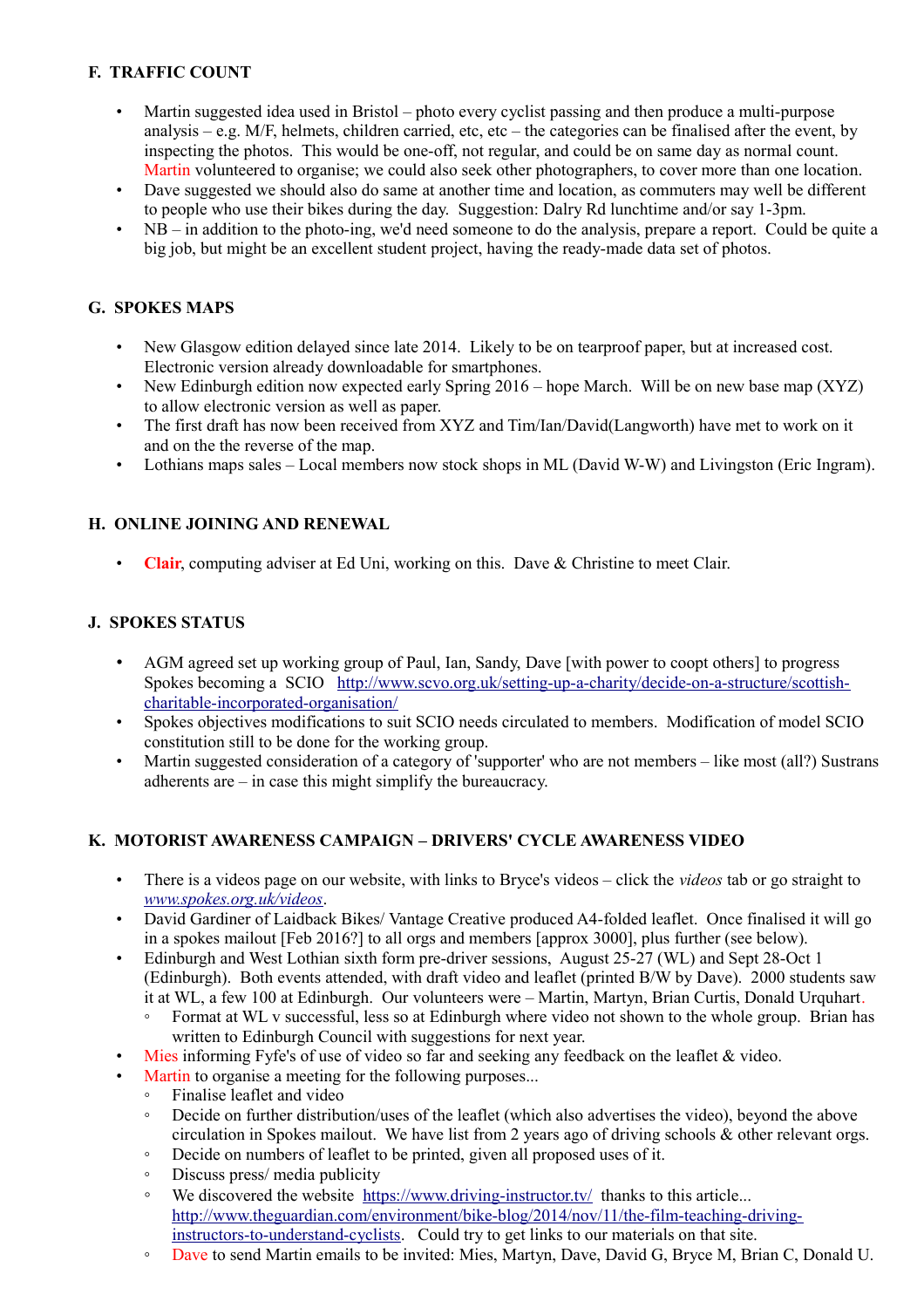## **L. SPOKES PUBLIC MEETINGS**

- **Spring 2016 meeting** Hustings mtg for the May Holyrood elections, expected audience 100-120.
	- Martin organising. Date now fixed for Mon 21 March.
	- Green, Lab, Lib speakers confirmed so far. Jim Eadie can't decide till nearer the time. We need a name for poster, bulletin etc by Feb 5<sup>th</sup>. Martin to contact SNP HQ to ask for another speaker (who must be a candidate) if JE can't decide soon. Also to remind Con HQ.
	- Request to speak from an independent candidate (for N Ed seat) and may get other requests. Agreed that main speakers will be only those representing parties with seats in Holyrood, but others welcome to participate as part of the audience and hand out leaflets during coffee period if they wish.
	- Premises St Brides. Cost £100 + £1.50 each for tea/biscuits (we are not allowed to do the catering). Ordered 60 tea/coffee. Cheque sent by Paul.
	- Website article - [www.spokes.org.uk/2015/12/spokes-holyrood-hustings-2016](http://www.spokes.org.uk/2015/12/spokes-holyrood-hustings-2016)
	- PA system needed if possible Dave asked in member circular.
- **Summer 2016 meeting** during EdFoC week
	- Martin to organise, Martyn happy to help if needed
	- Probably needs to be June 13-16. Dave to check with Kim (EdFoC), Martyn check with Augustine
	- Topic Cycling and Health to include both physical activity and pollution aspects
	- Speakers aim for panel of 3 with a relevant politician, campaigner and medic. Dave sent suggestions to Martin – Cllr Cammy Day, FOE Emilia Hanna, Prof Chris Oliver; and chair Helen Zealley, Spokes member, former Director of Public Health in NHS Lothian, and involved in many environmental orgs.
	- *Mtg date/place (and speakers if poss) must be fixed by 11 March to get in EdFoC programme*.
- **Autumn 2016 –** Martin suggested provisional early booking for Augustine, as they get booked up early. Most suitable week in relation to probable mailout date is week beginning 21 November (Mon-Thurs)

## **M. SUPERMARKETS PROJECT** – Discussion postponed until Iain is here

[*Later* – **Iain** circulated email with initial draft ideas for Good Practice Guide]

- **Report on the initial survey** is now complete and online at spokes.org.uk: documents : spokes projects : supermarkets or click here [www.spokes.org.uk/documents/papers-documents/supermarkets-project.](http://www.spokes.org.uk/documents/papers-documents/supermarkets-project/)
- **Next step is to produce good practice guide, to be used as follows...**
	- to enable members to lobby their local supermarket, by individuals on their own initiative.
	- to contact local regional managers of all supermarket chains, with the aim to find at least one willing to undertake an exemplary project covering all their stores – this would need one or more people within Resources Group (or other in Spokes) to take this on. The person could then potentially also work with locals from the above bullet point.
	- This is an innovative project for which we could almost certainly get grant assistance if necessary if we decide to take it further in a ways that needs significant funding, as we did with the tenements project – e.g. Sestran or Cycling Scotland or SCSP cash (via Ed Council). This might be particularly helpful if any supermarket chain takes up the project and works with us, or if we organise local members lobbying their stores on a wide scale.

#### • **Producing the Good Practice Guide...**

- Katherine prepared proposed document structure on website at the above link. It proposes taking account of different types of shops – supermarkets with car parks; onstreet small supermarkets and other local shops; shopping malls (bikes often banned but there is a good precedent in plans for the new St James Quarter development, where bikes will be allowed through the mall galleries, pushed, from Picardy Place to St Andrew Square, including in the lifts).
- **Iain & Matt** working on filling out the detail. Main emphasis should be on a standard rack, and how to install it properly, rather showing a whole range of unlikely alternatives. A standard rack is also more likely to get Council planning approval without any hassle when supermarkets apply for permission. Anyone with comments/suggestions please pass to them.
- To get details from Ed Council as to their standard rack design  $\&$  installation criteria [Sheffield rack] with additional lower horizontal bar]. Our recommendation could be based on that, with any changes – e.g. pointing out need for wide spacing to allow for shopping panniers [what about trailers?]. Also to find where the Council sources racks – ideal if local source.